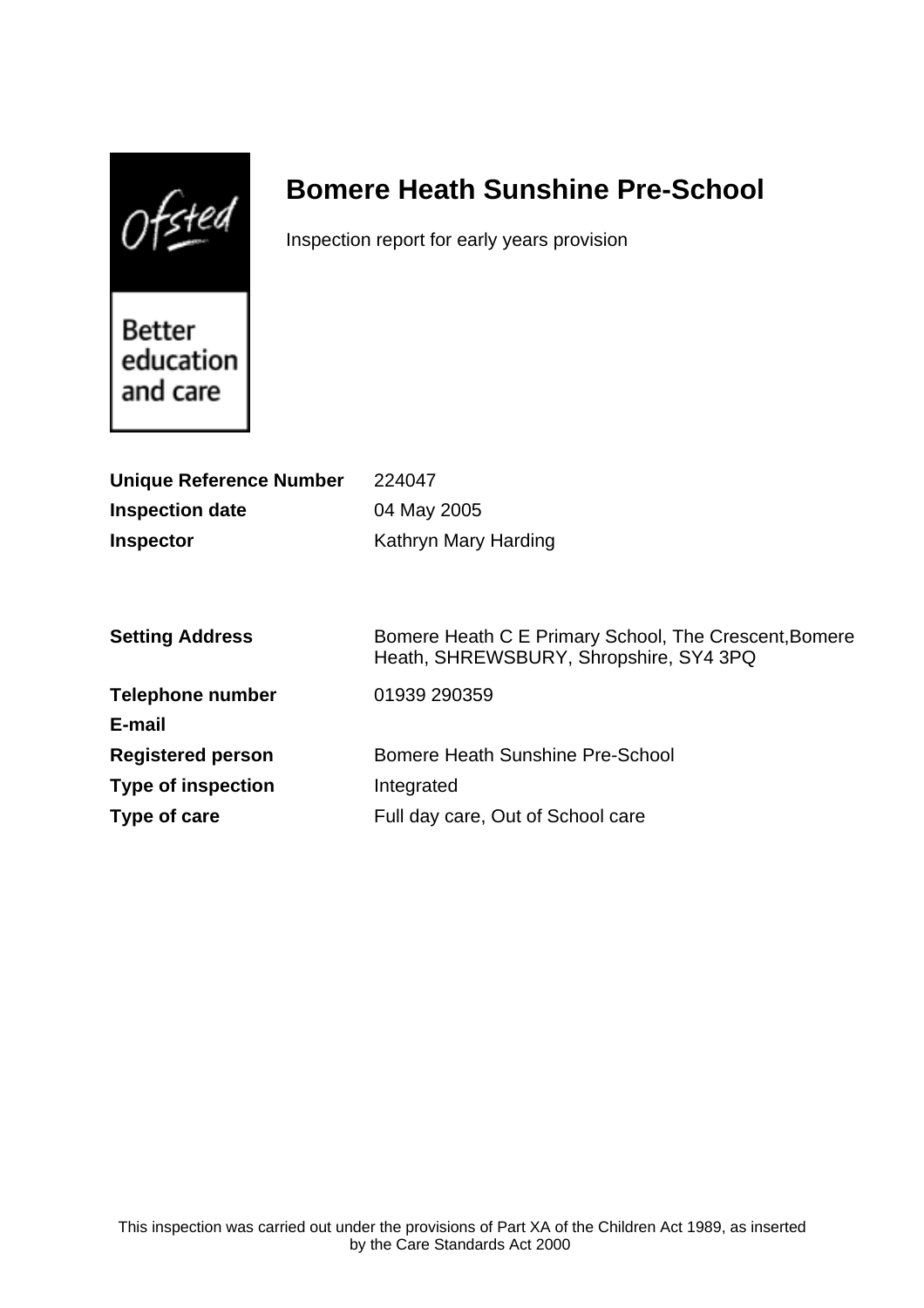# **ABOUT THIS INSPECTION**

The purpose of this inspection is to assure government, parents and the public of the quality of childcare and, if applicable, of nursery education. The inspection was carried out under Part XA Children Act 1989 as introduced by the Care Standards Act 2000 and, where nursery education is provided, under Schedule 26 of the School Standards and Framework Act 1998.

This report details the main strengths and any areas for improvement identified during the inspection. The judgements included in the report are made in relation to the outcomes for children set out in the Children Act 2004; the National Standards for under 8s day care and childminding; and, where nursery education is provided, the Curriculum guidance for the foundation stage.

The report includes information on any complaints about the childcare provision which Ofsted has received since the last inspection or registration or 1 April 2004 whichever is the later.

# **The key inspection judgements and what they mean**

Outstanding: this aspect of the provision is of exceptionally high quality Good: this aspect of the provision is strong Satisfactory: this aspect of the provision is sound Inadequate: this aspect of the provision is not good enough

For more information about early years inspections, please see the booklet Are you ready for your inspection? which is available from Ofsted's website: www.ofsted.gov.uk.

# **THE QUALITY AND STANDARDS OF THE CARE AND NURSERY EDUCATION**

On the basis of the evidence collected on this inspection:

The quality and standards of the care are satisfactory. The registered person meets the National Standards for under 8s day care and childminding.

The quality and standards of the nursery education are good.

# **WHAT SORT OF SETTING IS IT?**

Bomere Heath Sunshine Pre-School opened in 1997. It operates from a demountable classroom in the grounds of Bomere Heath Primary School. The playgroup serves the local rural areas. The setting is registered to take 20 pre-school children and is registered for out of school care but is currently only providing pre-school sessions.

There are currently 41 children on roll. This includes 35 funded children. The setting supports children who have special educational needs or children who speak English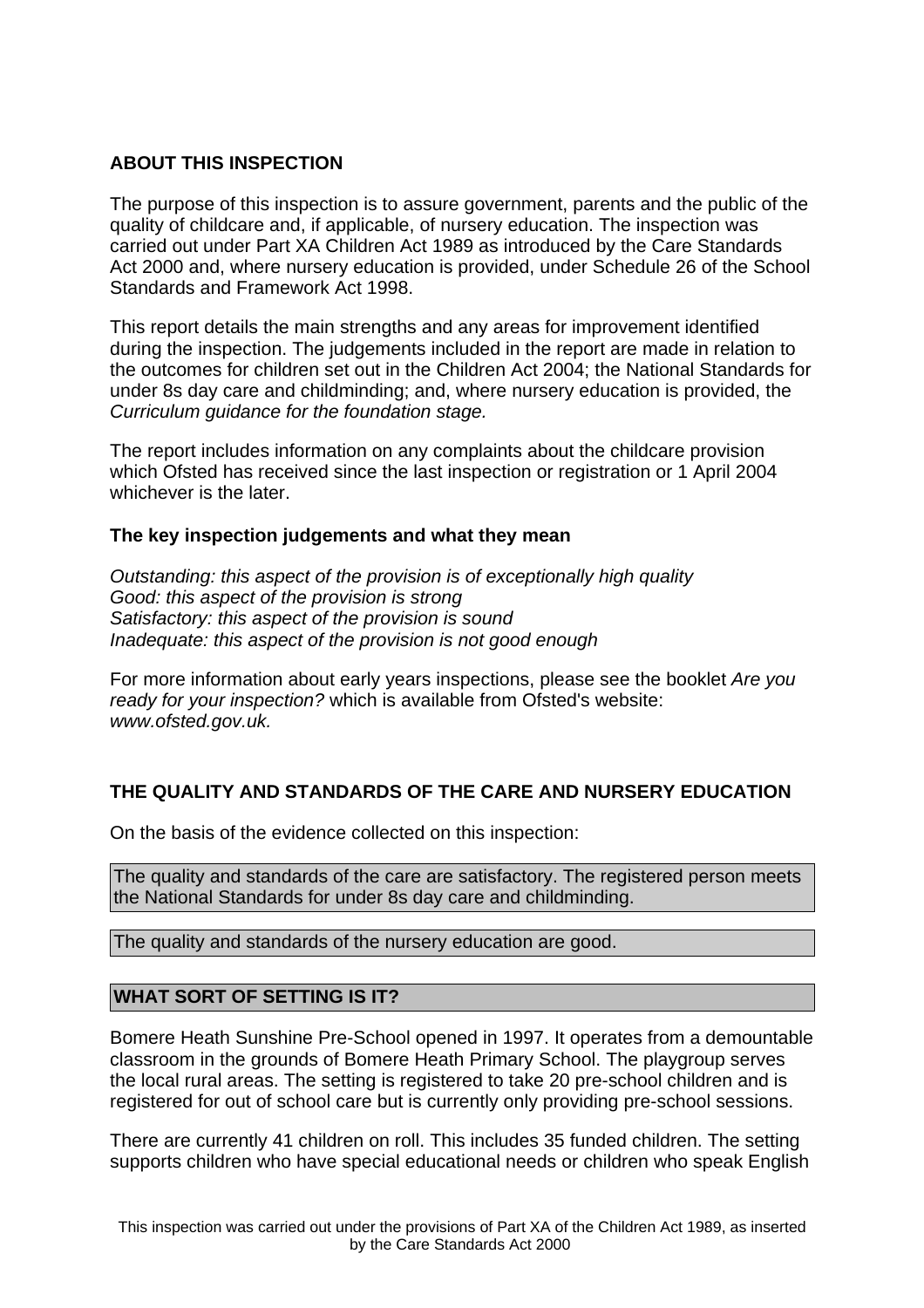as an additional language. The setting is open five days a week from 09:00 to 15:00, term time only and children attend for a variety of sessions.

There are four staff working with the children. Two have early years qualifications and one staff member is working towards a child care qualification. The setting receives support from the teacher mentor from the Early Years Development and Childcare Partnership.

#### **THE EFFECTIVENESS OF THE PROVISION**

#### **Helping children to be healthy**

The provision is satisfactory.

The provision is satisfactory.

Children enjoy a wide range of activities which contribute to their good health. They are cared for in a warm clean setting where they learn the importance of good hygiene as they wash the toys to make them clean. However children have limited understanding of why they should wash their hands before eating. Children's good health is not fully promoted as they are not offered alternatives if they do not eat the fruit that is provided.

They are able to help themselves to drinking water throughout the day.

Staff's knowledge of providing a healthy diet is improved by the use of outside advice.

Each day there are outdoor activities to help children develop control of their bodies, for example throwing, catching and kicking balls. Planned daily physical activities improve children's physical skills. Children become increasingly aware of the way activity affects their bodies, know when they need a rest and tell staff that they are tired.

# **Protecting children from harm or neglect and helping them stay safe**

The provision is satisfactory.

The provision is satisfactory.

Staff provide a welcoming environment for children and parents. Children are cared for in a room where risks are identified and minimised. However the kitchen needs to be made inaccessible to the children and the outdoor area needs to be made safe.

At child-initiated times children independently select activities from a wide range of good quality toys and equipment, which meet safety standards. Resources are organised in storage that is at child height to encourage children's independent access.

Children learn how to keep themselves safe as they have a procedure before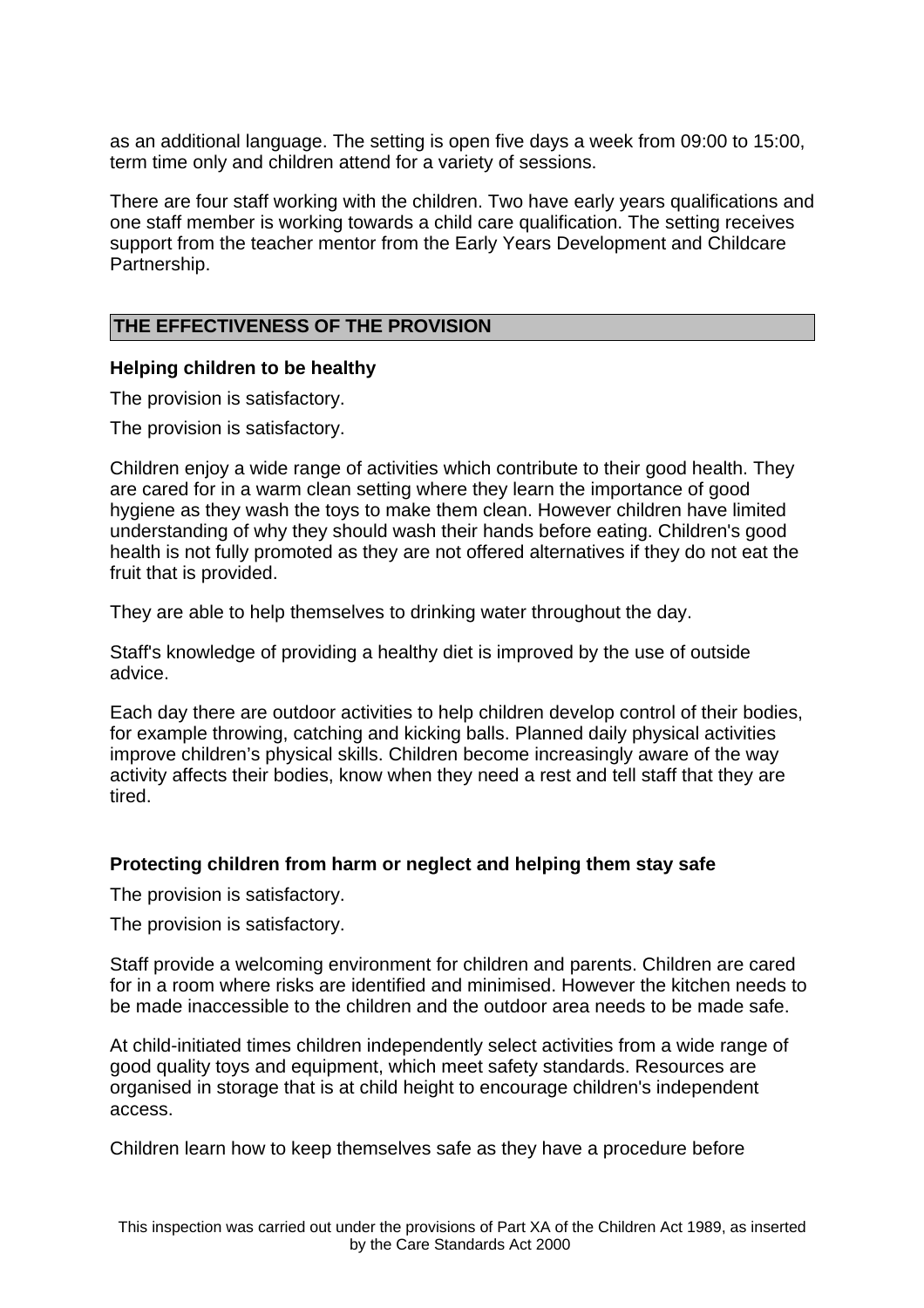crossing the pathway in the school grounds.

Staff have all the required procedures and documents in place to ensure children's welfare is safeguarded and promoted. For example, staff conduct risk assessments before taking the children on an outing.

Staff have a satisfactory understanding of the procedures to follow if they have concerns about a child, but in order to further safeguard children they need to access child protection training.

# **Helping children achieve well and enjoy what they do**

The provision is good.

The provision is good.

Children enjoy their time in the pre-school and staff have fun with the children, giving them a sense of belonging and making them feel valued.

They achieve well because staff use their understanding of early years guidance, such as Birth to three matters and the Curriculum guidance for the foundation stage, to plan and provide good quality care and education.

Staff use the Birth to three matters framework to adapt activities such as craft activities and physical activities to promote younger children's learning. Children have opportunities to make decisions about what they want to play with, so increasing their independence. They play happily together and concentrate for sustained periods of time when playing with construction sets and take turns when playing with the cars.

Close and caring relationships increase children's sense of trust and help them develop a strong sense of self. Children work well together. For example, younger children learn how to correctly hold a bat when shown by an older child.

Nursery Education.

The quality of teaching and learning is good.

Children are interested in what they are doing and staff support them where necessary in their play, making children feel valued. Staff are sensitive to children's interests during self-initiated play and use questions very successfully to challenge children's thinking and language skills.

Children access a good range of well chosen resources which support their development across all areas of learning. They behave very well, with staff continually praising and encouraging them, so enhancing their self-esteem.

Children are confident to try new experiences, eager to learn and self assured in their play. They confidently show their possessions from home and talk to their peers about them, giving them a sense of belonging. At child-led times children freely choose and make decisions about their play, so encouraging their independence and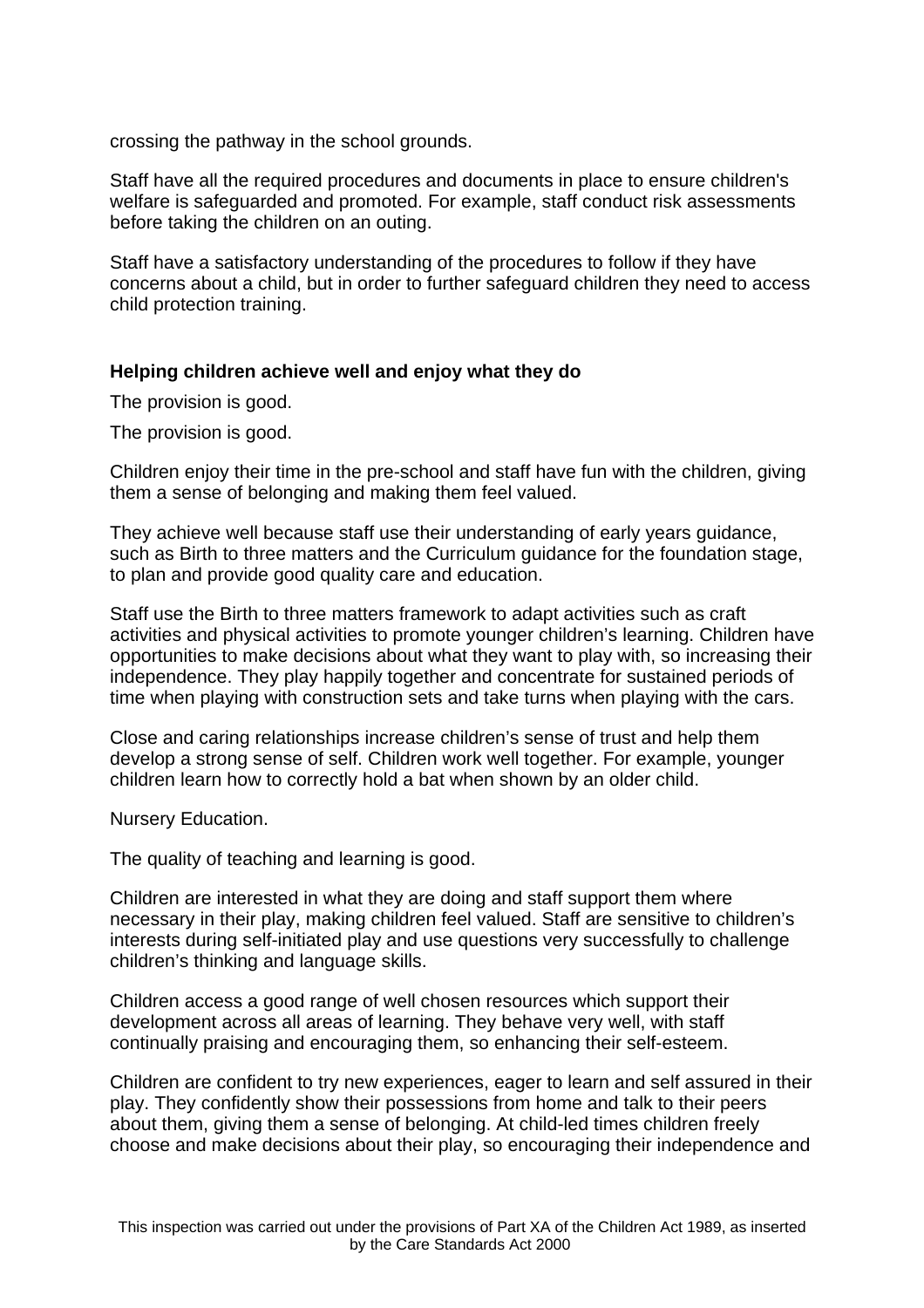#### self-confidence.

Three and four-year-olds listen intently to stories, become involved in them and staff relay stories in a lively way, so encouraging and motivating the children's interest in books. A well labelled environment and the use of children's name cards encourages the children to recognise print. Children readily access a writing area where they learn to mark-make for a purpose.

Children gain confidence in using numbers during the daily routines and respond to challenges to extend their mathematical vocabulary and skills in planned activities. They develop an understanding of the properties of different shapes and have opportunities to solve simple number problems when looking at how many skittles are left.

Children gain knowledge of the world around them and of time and place through a variety of activities. They are able to grow cress seeds, observe how they grow and make predictions about what might happen. They have opportunities to record their findings. They freely talk about their families and their lives and important events to them, so making them feel valued. A computer with educational programmes is readily available and children access this to support and consolidate their learning

Children's physical skills develop and improve through a wide variety of experiences, provided by staff, including activities to develop skills of throwing, catching and kicking.

Children explore using their senses different textures and materials. They talk about colour during the routines of the session and during planned activities and staff extend these conversations. However due to organisation of the room and resources children have limited access to creative materials to enable them to develop their own creativity and make their own creations.

Systems are in place should the setting care for a child with special educational needs.

Overall, children make good progress in all areas of learning.

This is recorded in photographs, children's work and written detailed observations which link well to the stepping stones.

Records of children's progress are attractively presented and shared well with parents. However assessments and observations need to link into the planning to ensure the next steps in children's learning are catered for.

# **Helping children make a positive contribution**

The provision is satisfactory.

The provision is satisfactory.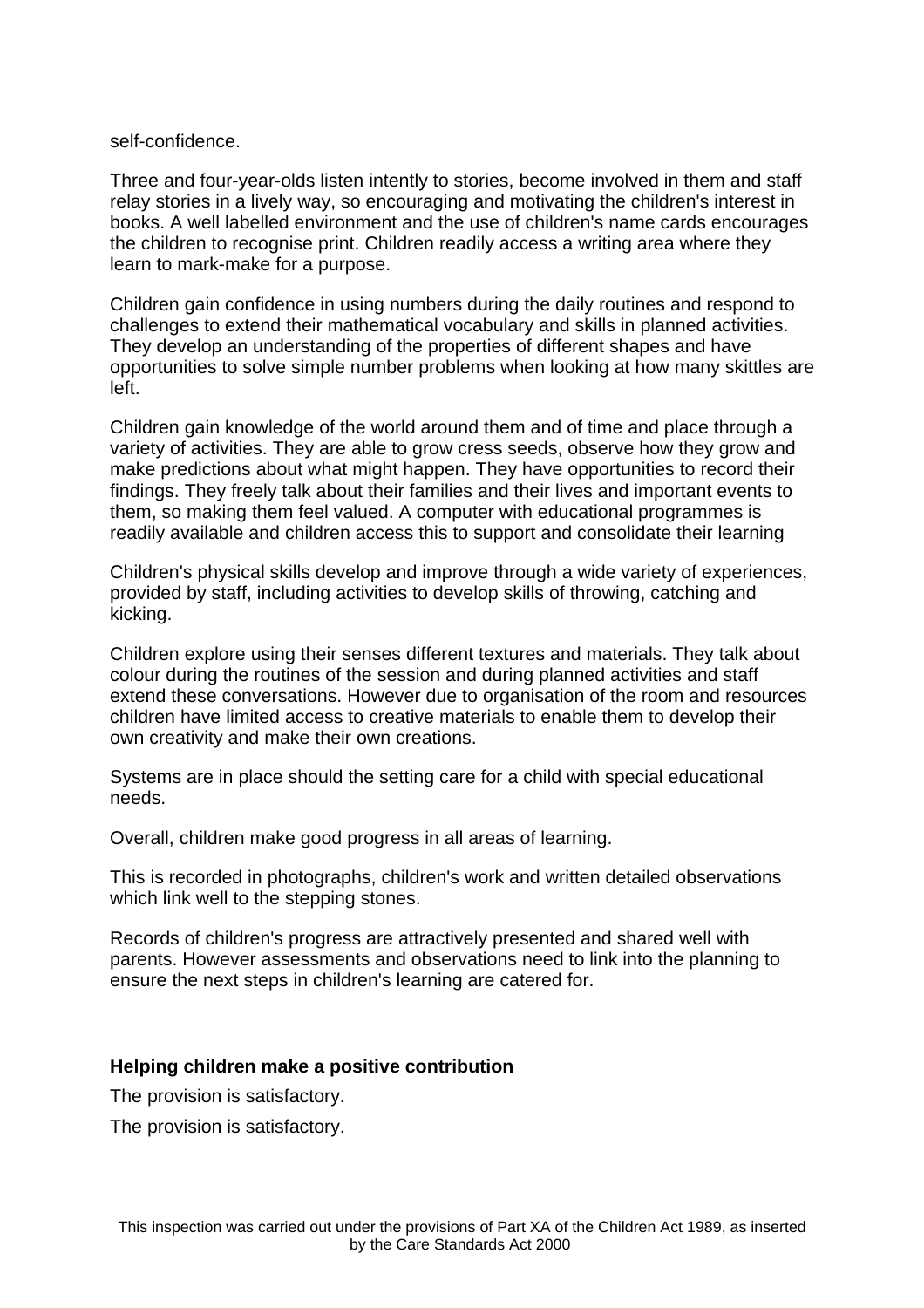All children are welcomed and play a full part in the pre-school because staff value and respect each child as an individual. Staff provide a meaningful range of activities and resources to promote a positive view of the wider world and increase children's awareness of diversity and their understanding of others. This helps children develop a positive attitude to others. For example, they talk about different festivals such as Divali and Hannukah. They develop self-esteem and confidence as they voice their opinions and make choices and decisions at circle time and at child-led times.

Children are very well behaved. Their understanding of right and wrong is increased as they respond to appropriate reminders to care for the pre-school resources and each other. They take turns and show concern for others, particularly at snack time, when the children serve each other drinks. This positive approach fosters children's spiritual, moral, social and cultural development.

Parents' views about their child's needs and interests are actively sought before the child starts at the setting, and on a regular basis throughout their time there. Parents can add information to their child's workbook about what their child has been doing at home, so enabling an effective partnership with parents.

Staff ensure that all parents know how their child is progressing and developing through informal discussions and if they choose they can request an appointment.

# **Organisation**

The organisation is satisfactory.

The provision is satisfactory.

The registered person uses effective recruitment procedures which ensure that staff are appropriately vetted and qualified. All staff are committed to continuous improvement and development and receive annual appraisals and attend relevant training courses.

Policies and procedures are used effectively to promote the welfare, care and learning of children. They are shared regularly with parents to keep them well informed about the service and their child's activities. This contributes to continuity in the children's care.

Comprehensive planning systems are monitored and adapted to keep children safe and to enable them make good progress in all areas of their development. Overall, the provision meets the needs of the children who attend.

The induction programme and good teamwork make sure all staff work together well to promote children's health, enjoyment and achievement.

However, procedures are not sufficiently rigorous to ensure that all staff are secure in the procedures for child protection. The organisation of the room and resources does inhibit the creative development of the children, as the children cannot readily access craft resources. Staff also need to consider the organisation of children at registration time so that children do not sit for long periods of time.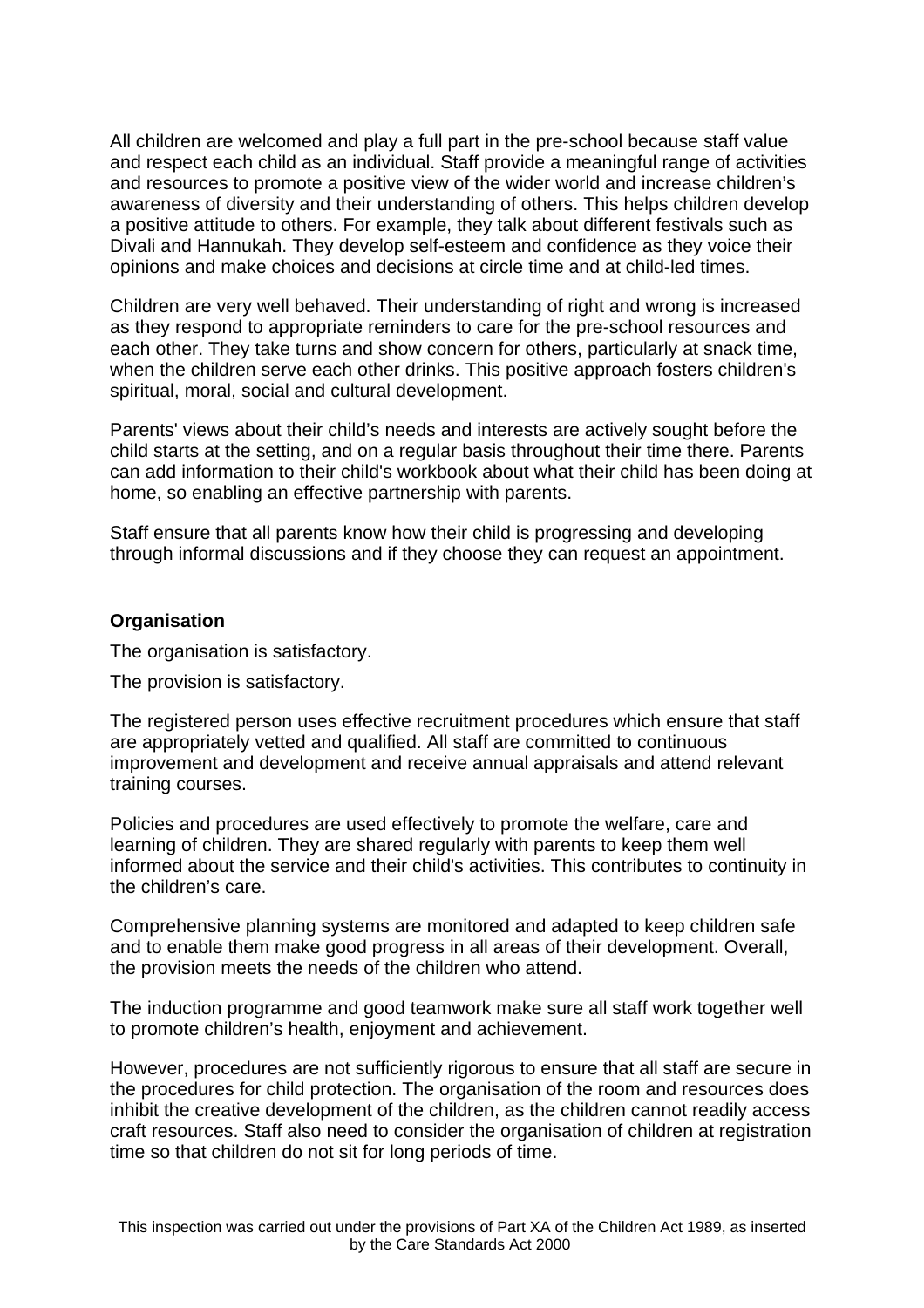# **Improvements since the last inspection**

The last Children Act inspection required the installation of another wash hand basin. This has been installed so improving hygiene procedures for children.

The inspection recommended that the setting should include the outdoor area in the risk assessments, review the lay out of the room with particular reference to the book area and meet any recommendations made by the fire officer. These recommendations have all been satisfactorily adhered to, so promoting children's safety and well being. The setting also had to review their policies, draw up a partnership with parents policy and provide more resources that positively reflect diversity. These recommendations have also been satisfactorily carried out.

The last Nursery Education inspection recommended that consideration be given to the organisation of the book area and to gathering information from parents prior to the child starting in the nursery. These recommendations have been satisfactorily carried out, so encouraging children's interest in books and encouraging a more effective partnership with parents.

# **Complaints since the last inspection**

There are no complaints to report.

# **THE QUALITY AND STANDARDS OF THE CARE AND NURSERY EDUCATION**

On the basis of the evidence collected on this inspection:

The quality and standards of the care are satisfactory. The registered person meets the National Standards for under 8s day care and childminding.

The quality and standards of the nursery education are good.

# **WHAT MUST BE DONE TO SECURE FUTURE IMPROVEMENT?**

# **The quality and standards of the care**

To improve the quality and standards of care further the registered person should take account of the following recommendation(s):

- Increase children's knowledge of the importance of personal hygiene and provide healthy snacks for all children.
- Ensure that the indoor and outdoor areas are made safe.
- Ensure that the organisation of the room, time and resources enables the children to fully benefit from the activities on offer.
- Ensure that staff are familiar with local child protection procedures.